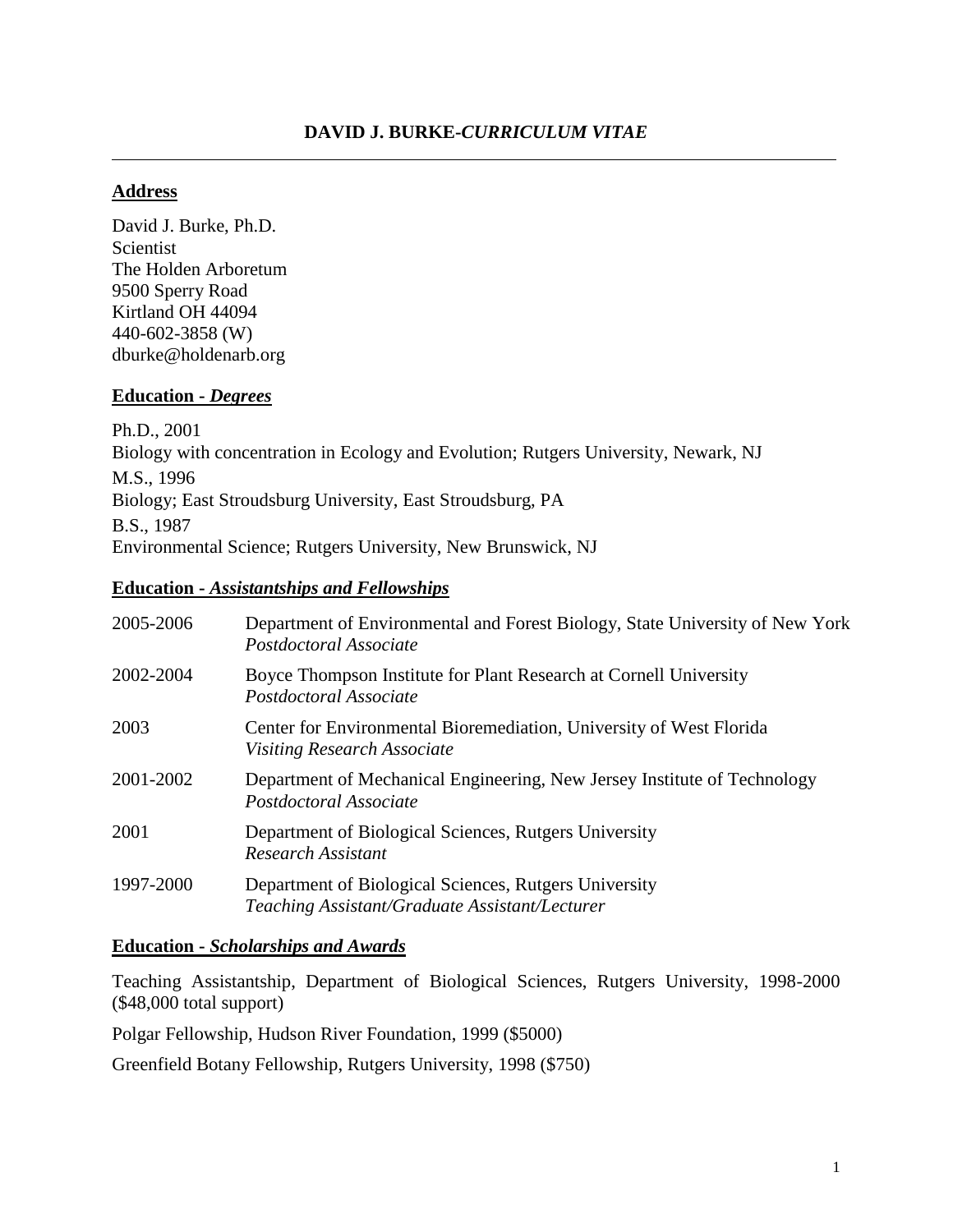Graduate Assistantship, Department of Biological Sciences, Rutgers University, 1997-1998 (\$24,000 total support)

## **Professional Experience**

| 2012-Present | The Holden Arboretum, Research Chair                                                                     |
|--------------|----------------------------------------------------------------------------------------------------------|
| 2006-Present | The Holden Arboretum, Scientist, Rhizosphere Biologist                                                   |
| 1995-1997    | Yannaccone Associates, Inc., Chester, New Jersey, <i>Environmental Investigator</i>                      |
| 1988-1995    | Washington Township Health Department, Long Valley, New Jersey<br><b>Environmental Health Specialist</b> |
| 1987-1988    | Randolph Township Health Department, Randolph, New Jersey<br><b>Environmental Health Specialist</b>      |

# **Academic Appointments**

| 2012-Present | Department of Biological Sciences, Kent State University<br><b>Adjunct Assistant Professor of Biology</b> |
|--------------|-----------------------------------------------------------------------------------------------------------|
| 2006-Present | Department of Biology, Case Western Reserve University<br><b>Adjunct Assistant Professor of Biology</b>   |

**Research Interests –** I study the interaction between plants and soil microorganisms, especially mutualistic and associative soil organisms that live in the root zone of plants such as mycorrhizal fungi. My work seeks to understand the factors that govern the diversity of soil organisms and their functional roles within natural systems.

# **Publications**

**[41]** Burns JH, Brandt AJ, Murphy JE, Kaczowka AM, and **Burke DJ** (2017) Soil drivers of coexistence in *Rumex* congeners: spatial heterogeneity of plant-soil feedbacks increases invader fecundity. *Oecologia* 183, 1077–1086*.* [**Times Cited: 0]**

**[40]** Carrino-Kyker SR, Coyle KP, Kluber LA, and **Burke DJ** (2016) Detection of phosphate transporter genes from arbuscular mycorrhizal fungi in acidic forest soils. *Symbiosis.* DOI 10.1007/s13199-016-0448-1. [**Times Cited: 0]**

**[39] Burke DJ**, Knisely C, Watson ML, Carrino-Kyker SR, and Mauk RL (2016) The effects of agricultural history on forest ecological integrity as determined by a rapid forest assessment method. *Forest Ecology and Management* 378: 1–13. [**Times Cited: 0]**

**[38]** Stoler AB, **Burke DJ**, and Relyea RA (2016) Litter chemistry and chemical diversity drive ecosystem processes in forest ponds. *Ecology* 97: 1783–1795*.* [**Times Cited: 0]**

**[37]** Carrino-Kyker SR, Kluber LA, Petersen SM, Coyle KP, Hewins CR, DeForest JL, Smemo KA, and **Burke DJ** (2016) Effects of soil pH and P availability on root associated fungal communities in a temperate hardwood forest. *FEMS Microbiology Ecology* 92: DOI: http://dx.doi.org/10.1093/femsec/fiw024. [**Times Cited: 0]**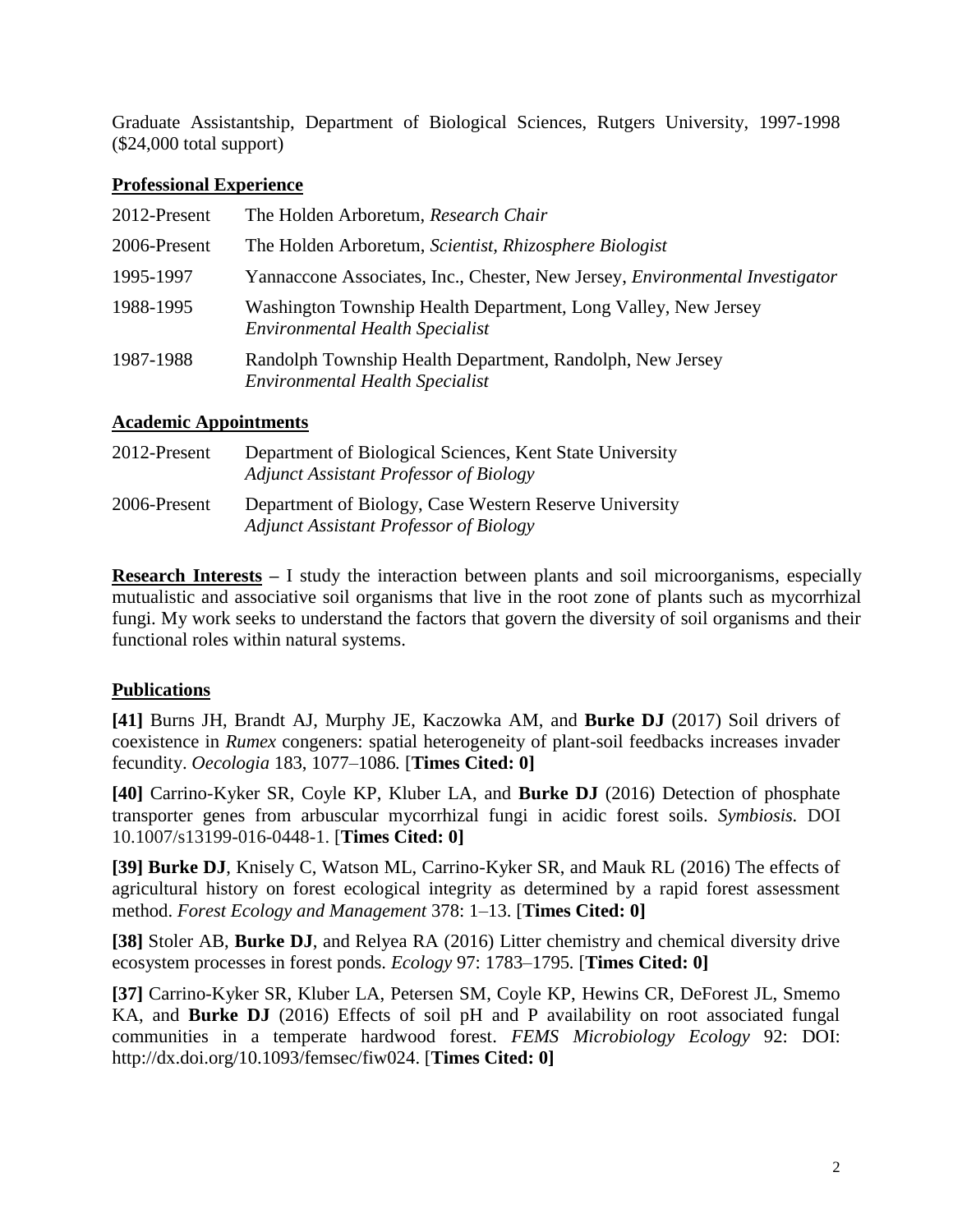**[36]** Krynak KL, **Burke DJ**, and Benard MF (2016) Landscape and water characteristics correlate with immune defense traits across Blanchard's cricket frog (*Acris blanchardi*) populations. *Biological Conservation* 193: 153–167. [**Times Cited: 0]**

**[35] Burke DJ**, Pietrasiak N, Situ SF, Abenojar EC, Porche M, Kraj P, Lakliang Y, and Samia ACS (2015) Iron oxide and titanium oxide nanoparticle effects on plant performance and root associated microbes. *International Journal of Molecular Science* 16*:* 23630-23650; doi:10.3390/ijms161023630*.* [**Times Cited: 7]**

**[34]** Krynak KL, **Burke DJ**, and Benard MF (2015) Larval environment alters amphibian immune defenses differentially across life stages and populations. *PLoS ONE* 10(6): e0130383.doi:10.1371/journal.pone.0130383*.* [**Times Cited: 2]**

**[33] Burke DJ** (2015) Effects of annual and inter-annual environmental variability on soil fungi associated with an old-growth, temperate hardwood forest. *FEMS Microbiology Ecology* 91 (6): doi: 10.1093/femsec/fiv053*.* [**Times Cited: 1]**

**[32]** Burns JH, Anacker BL, Strauss SY, **Burke DJ** (2015) Soil microbial community variation correlates most strongly with plant species identity, followed by soil chemistry, spatial location and plant genus. *AoB PLANTS* 7: plv030; doi:10.1093/aobpla/plv030*. \*Honored as Editor's Choice.* [**Times Cited: 6]**

**[31]** Hewins CR, Carrino-Kyker SR, and **Burke DJ** (2015) Seasonal variation in mycorrhizal fungi on roots of *Allium tricoccum* (wild leek) in a mature mixed hardwood forest. *Mycorrhiza* 25: 469-483. [**Times Cited: 2]**

**[30] Burke DJ**, Zhu S, Pablico-Lansigan MP, Hewins CR, and Samia ACS (2014). Titanium oxide nanoparticle effects on soil microbial communities and plant performance. *Biology and Fertility of Soils* 50: 1169-1173*.* [**Times Cited: 11]**

**[29] Burke DJ**, Smemo KA, and Hewins CR (2014) Ectomycorrhizal fungi isolated from oldgrowth northern hardwood forest display variability in extracellular enzyme activity in the presence of plant litter. *Soil Biology and Biochemistry* 68: 219-222*.* [**Times Cited: 8]**

**[28]** Pendergast TH, **Burke DJ**, and Carson WP (2013) Belowground biotic complexity drives aboveground dynamics: A test of the soil community feedback model. *New Phytologist* 197: 1300–1310. [**Times Cited: 35]**

**[27]** Carrino-Kyker SR, Smemo KA, and **Burke DJ** (2013) Shotgun metagenomic analysis of metabolic diversity and microbial community structure in experimental vernal pools subjected to NO<sup>3</sup> - pulse. *BMC Microbiology* 13:78. [**Times Cited: 3]**

**[26]** Endreny TA, **Burke DJ**, Burchhardt KP, Fabian MW and Kretzer AM (2012) Soil column study of bacteria community response to salt enriched artificial stormwater. *Journal of Environmental Quality* 41 (6): 1951-1959. [**Times Cited: 3]**

**[25]** Kluber LA, Carrino-Kyker SR, Coyle KP, DeForest JL, Hewins CR, Shaw AN, Smemo KA, and **Burke DJ** (2012) Mycorrhizal response to experimental pH and P manipulation in acidic hardwood forests. *PLoS ONE* 7(11): e48946. [**Times Cited: 16]**

**[24] Burke DJ**, Smemo KA, López-Gutiérrez JC, and Hewins CR (2012) Soil enzyme activity in an old growth northern hardwood forest: interactions between soil environment, ectomycorrhizal fungi and plant distribution. *Pedobiologia* 55: 357-364*.* [**Times Cited: 5]**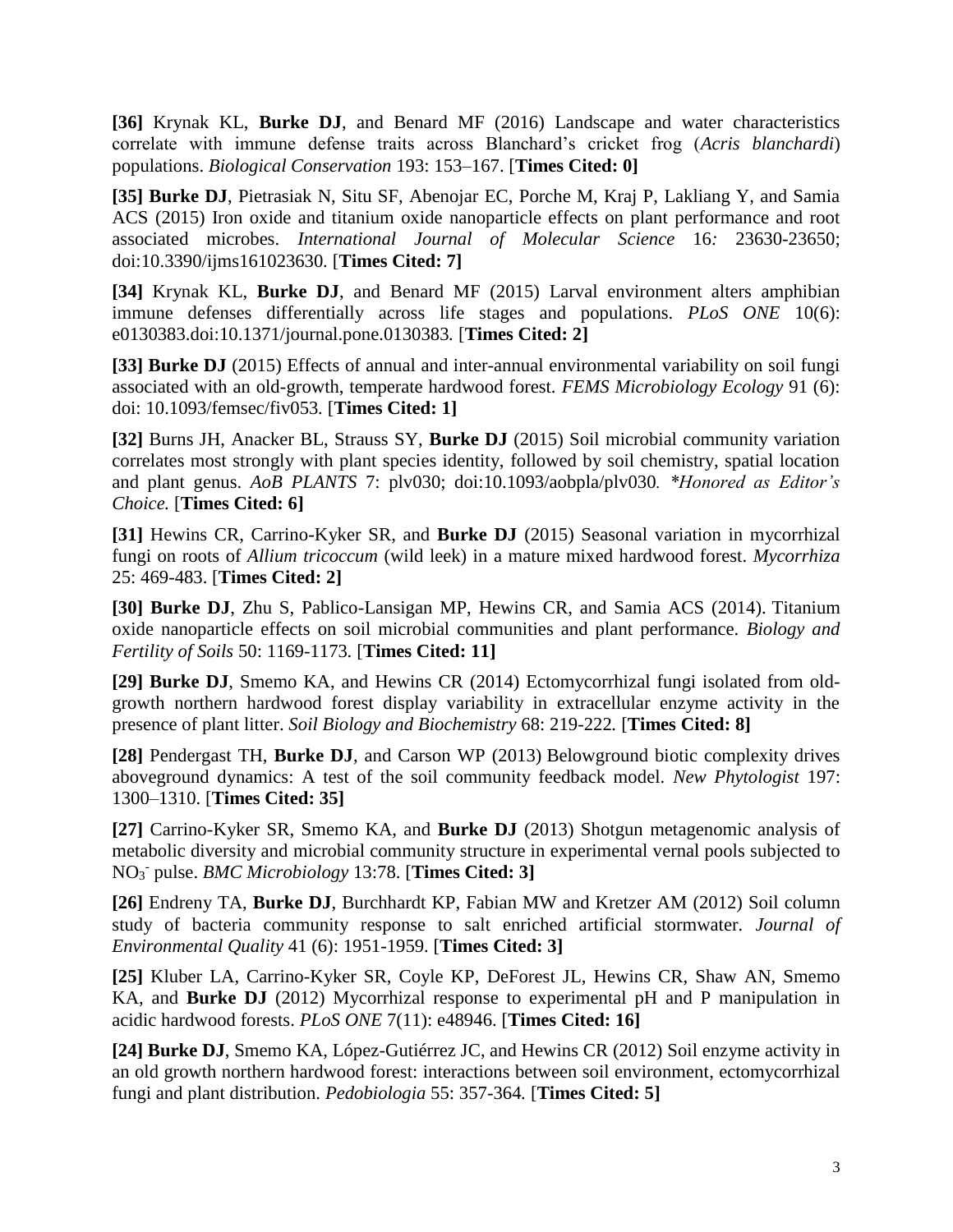**[23] Burke DJ** (2012) Shared mycorrhizal networks of forest herbs: Does the presence of conspecific and heterospecific adult plants affect seedling growth and nutrient acquisition? *Botany* 90(10): 1048-1057. [**Times Cited: 1]**

**[22] Burke DJ**, Smemo KA, López-Gutiérrez JC and DeForest JL (2012) Soil fungi influence the distribution of microbial functional groups that mediate forest greenhouse gas emissions. *Soil Biology and Biochemistry,* 53: 112-119. [**Times Cited: 16]**

[21] Carrino-Kyker SR, Smemo KA, and Burke DJ (2012) The effects of pH change and NO<sub>3</sub><sup>-</sup> pulse on microbial community structure and function: a vernal pool microcosm study. *FEMS Microbiology Ecology,* 81: 660-672. [**Times Cited: 10]**

**[20]** DeForest JL, Smemo KA, **Burke DJ,** Elliott HL, and Becker J (2012) Soil microbial responses to phosphorus addition and pH manipulation in acidic temperate deciduous forests. *Biogeochemistry,* 109:189–202. [**Times Cited: 55]**

**[19] Burke DJ**, Weintraub MN, Hewins CR and Kalisz S (2011) Relationship between soil enzyme activities, nutrient cycling and soil fungal communities in a northern hardwood forest. *Soil Biology and Biochemistry*, 43: 795-803. [**Times Cited: 50]**

**[18]** Carrino-Kyker SR, Swanson AK and **Burke DJ** (2011) Changes in eukaryotic microbial communities of vernal pools along an urban–rural land use gradient. *Aquatic Microbial Ecology*, 62: 13-24. [**Times Cited: 5]**

**[17] Burke DJ** and Chan CR (2010) Effects of the invasive plant garlic mustard (*Alliaria petiolata*) on bacterial communities in a northern hardwood forest soil. *Canadian Journal of Microbiology*, 56: 81-86. [**Times Cited: 9]**

**[16]** Welsh A, **Burke DJ**, Hamerlynck EP and Hahn D (2010) Seasonal analyses of arbuscular mycorrhizae, nitrogen-fixing bacteria and growth performance of the salt marsh grass *Spartina patens*. *Plant and Soil*, 330:251-266*.* [**Times Cited: 18]**

**[15] Burke DJ**, López-Gutiérrez JC, Smemo KA and Chan CR (2009) Vegetation and soil environment influence the spatial distribution of root-associated fungi in a mature beech-maple forest. *Applied and Environmental Microbiology,* 75: 7639-7648. [**Times Cited: 30]**

**[14] Burke DJ** (2008) Effects of *Alliaria petiolata* (Brassicaceae - garlic mustard) on mycorrhizal colonization and community structure in three herbaceous plants in a mixed deciduous forest. *American Journal of Botany*, 95: 1416-1425. [**Times Cited: 52]**

**[13] Burke DJ**, Dunham SM and Kretzer AM (2008) Molecular analysis of bacterial communities associated with the roots of Douglas fir (*Pseudotsuga menziesii*) colonized by different ectomycorrhizal fungi. *FEMS Microbiology Ecology*, 65: 299-309. [**Times Cited: 35]**

**[12]** Welsh A, **Burke DJ** and Hahn D (2007) Analysis of nitrogen-fixing members of the ε subclass of Proteobacteria in salt marsh sediments. *Applied and Environmental Microbiology*, 73:7747-7752. [**Times Cited: 10]**

**[11]** Suntornvongsagul K, **Burke DJ**, Hamerlynck EP and Hahn D (2007) Uptake and translocation of heavy metals in salt marsh sediments by *Spartina patens*. *Bulletin of Environmental Contamination and Toxicology*, 78: 275-279. [**Times Cited: 3]**

**[10]** Suntornvongsagul K, **Burke DJ**, Hamerlynck EP and Hahn D (2007) Fate and effects of heavy metals in salt marsh sediments. *Environmental Pollution*, 149: 79-91. [**Times Cited: 27]**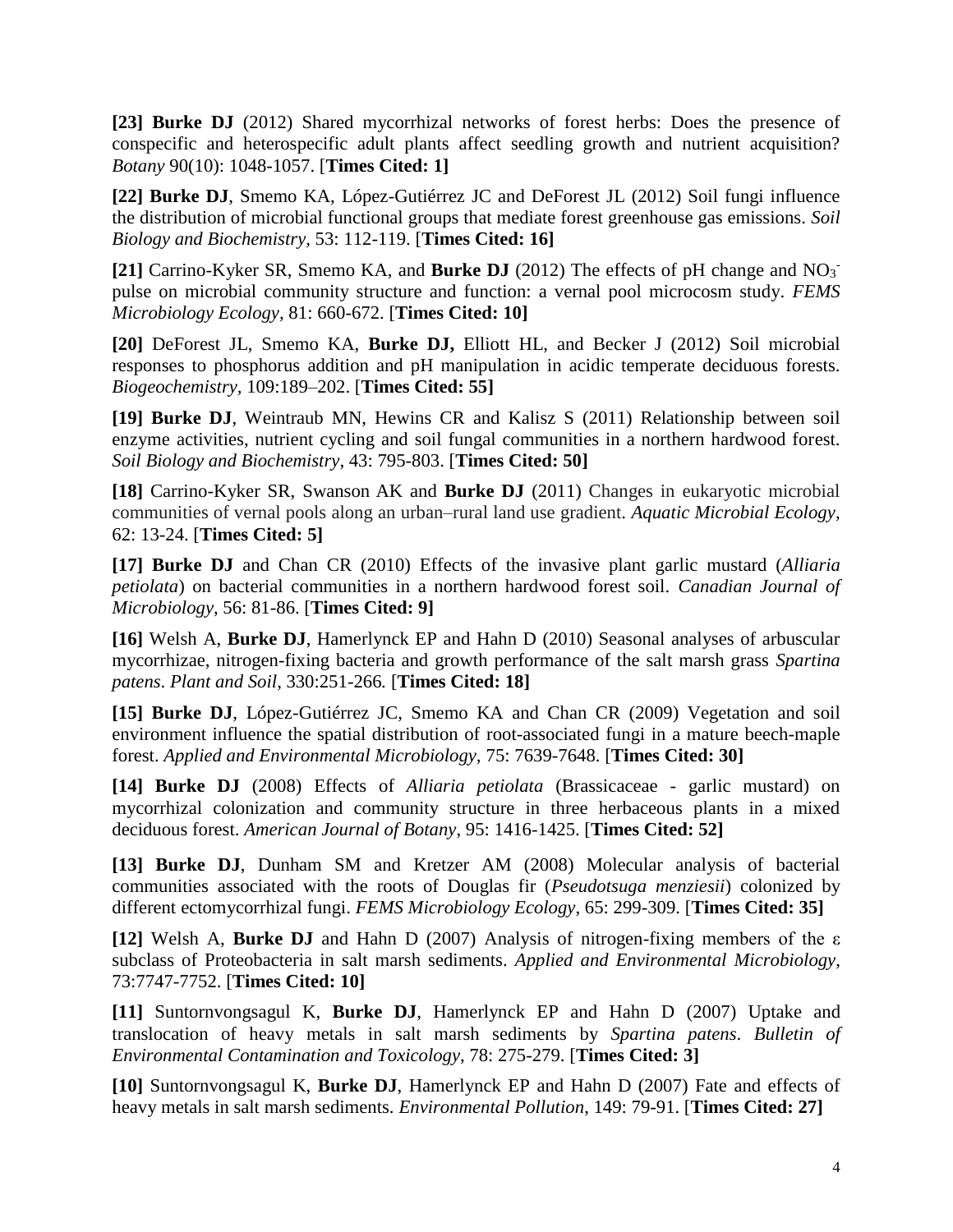**[9] Burke DJ**, Kretzer AM, Rygiewicz PT and Topa MA (2006) Soil bacterial diversity in a loblolly pine plantation: Influence of ectomycorrhizas and fertilization. *FEMS Microbiology Ecology*, 57: 409-419. [**Times Cited: 37]**

**[8] Burke DJ**, Martin KJ, Rygiewicz PT and Topa MA (2006) Relative abundance of ectomycorrhizas in a managed loblolly pine (*Pinus taeda* L.) genetics plantation as determined through terminal restriction fragment length polymorphism (TRFLP) profiles. *Canadian Journal of Botany*, 84: 924-932. [**Times Cited: 20]**

**[7] Burke DJ**, Martin KJ, Rygiewicz PT and Topa MA (2005) Ectomycorrhizal fungi identification in single and pooled root samples: terminal restriction fragment length polymorphism (TRFLP) and morphotyping compared. *Soil Biology and Biochemistry*, 37: 1683- 1694. [**Times Cited: 51]**

**[6] Burke DJ**, Hamerlynck EP and Hahn D (2003) Interactions between the salt marsh grass *Spartina patens*, arbuscular mycorrhizal fungi and sediment bacteria during the growing season. *Soil Biology and Biochemistry*, 35: 501-511. [**Times Cited: 43]**

**[5]** Weis P, Windham L, **Burke DJ** and Weis JS (2002) Release into the environment of metals by two vascular salt marsh plants. *Marine Environmental Research*, 54: 1-5. [**Times Cited: 51]**

**[4] Burke DJ**, Hamerlynck EP and Hahn D (2002) Effect of arbuscular mycorrhizae on soil microbial populations and associated plant performance of the salt marsh grass *Spartina patens*. *Plant and Soil*, 239: 141-154. [**Times Cited: 33]**

**[3] Burke DJ**, Hamerlynck EP and Hahn D (2002) Interactions among plant species and microorganisms in salt marsh sediments. *Applied and Environmental Microbiology*, 68:1157- 1164. [**Times Cited: 101]**

**[2] Burke DJ**, Weis JS and Weis P (2000) Release of metals by the leaves of the salt marsh grasses *Spartina alterniflora* and *Phragmites australis*. *Estuarine, Coastal and Shelf Science*, 51: 153-159. [**Times Cited: 135]**

**[1] Burke DJ** (1997) Donor wetland soil promotes re-vegetation in wetland trials. *Restoration and Management Notes*, 15: 168–172. [**Times Cited: 16]**

#### **Non-Peer Reviewed Publications**

**[4]** Petersen, SM, Cope CG, Donaldson JW, **Burke DJ** (2015) TRFLPR, doi.http://dx.doi.org/10.5281/zenodo.17126.

**[3] Burke DJ** (2001) The interaction between the grass *Spartina patens*, N<sub>2</sub>-fixing bacteria and arbuscular mycorrhizae in a Northeastern salt marsh. Ph.D. Thesis, Rutgers University, Newark, New Jersey. [**Times Cited: 5]**

**[2] Burke DJ** and Hahn D (2000) The effect of mycorrhizae on nitrogen-fixing bacteria associated with the salt marsh grass *Spartina patens*. Section II: 28 pp. In W.C. Nieder and J.R. Waldman (Eds.). Final Reports of the Tibor T. Polgar Fellowship Program, 1999. Hudson River Foundation, New York.

**[1] Burke DJ** (1996) The use of soil seed banks in the establishment of vegetation at wetland mitigation sites. M.S. Thesis, East Stroudsburg University, East Stroudsburg, Pennsylvania.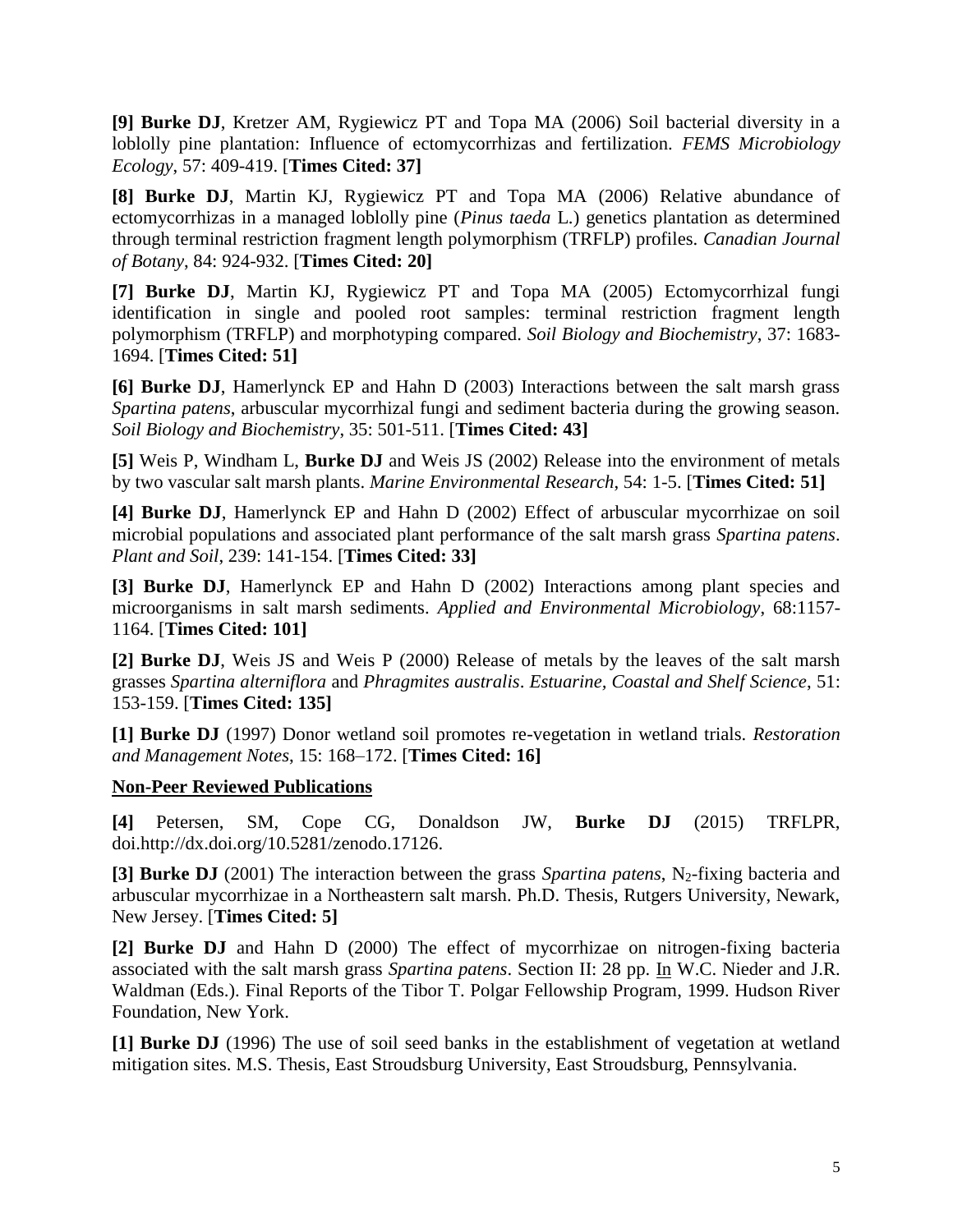#### **Grants Awarded**

NSF grant through Ecosystem Science Cluster entitled *LiT-Collaborative Research*: What lies beneath: P limitation and soil microbial community composition in hardwood forests. Amount: **\$318, 383** (DEB 0918167). September 1, 2009. **Burke DJ** (PI) and Smemo KA (Co-PI).

Unfunded collaborator on NSF grant to Sharon Strauss (UC-Davis PI) and Jean Burns (CWRU Subcontractor). *"To what degree does phylogenetic relatedness between species predict* ecological similarity?*"* **\$549,918** (DEB 1120387).

#### **Presentations -** *International and National Meetings*

- **Burke DJ, and** Carrino-Kyker SR (2016) Location, location, location: Microsite environmental conditions not seasonality affect fungal communities in a temperate hardwood forest. ISME meeting, Montreal, CA, August 22-26.
- Carrino-Kyker SR, Coyle KP, Kluber LA and **Burke DJ** (2016) Do seasonal changes affect the soil microbial community response to ecosystem level acidification*?* ISME meeting, Montreal, CA, August 22-26.
- Krynak KL, **Burke DJ**, and Benard MF (2015) Practically non-toxic? The effects of Rodeo herbicide on *Acris blanchardi*. Amphibian Pathogens Annual Meeting, Arizona State University, October 31 - November 1.
- **Burke DJ**, Coyle KP, Kluber LA, and Carrino-Kyker SR (2015) Do seasonal changes in temperature and precipitation alter soil microbial community response to ecosystem level acidification as determined by  $454$  pyrosequencing.  $100<sup>th</sup>$  annual meeting of the Ecological Society of America, Baltimore MD, August 9-14.
- Krynak KL, **Burke DJ**, and Benard MF (2015) Landscape and water characteristics correlate with immune defense trait differences across Blanchard's Cricket frog (*Acris blanchardi*) populations. 100<sup>th</sup> annual meeting of the Ecological Society of America, Baltimore MD, August 9-14.
- Burns JH, Brandt AJ, Murphy JE, Kaczowka A, and **Burke DJ** (2015) Potential drivers of mutual invasibility in *Rumex* congeners. 100<sup>th</sup> annual meeting of the Ecological Society of America, Baltimore MD, August 9-14.
- Cope CG, **Burke DJ,** Burns JH, Brandt AJ, Murphy JE, Kaczowka A, and (2015) The role of native ungulates and invasive earthworms in shaping plant and soil communities in northeast Ohio. 100<sup>th</sup> annual meeting of the Ecological Society of America, Baltimore MD, August 9-14.
- Brouwer NL, Hale AN, Heckel CD, Spigler RB, **Burke D** and Kalisz S (2015) Experimental evidence links altered species interactions to native plant decline: Demographic consequences & physiological mechanisms. British Ecological Society Annual Symposium, Sheffield, UK, March 24-26.
- Krynak KL, **Burke DJ**, and Benard MF (2014) What can an assessment of immune defense traits across a landscape tell us about Cricket frog health? Amphibian Pathogens Annual Meeting, Arizona State University, November 15-16.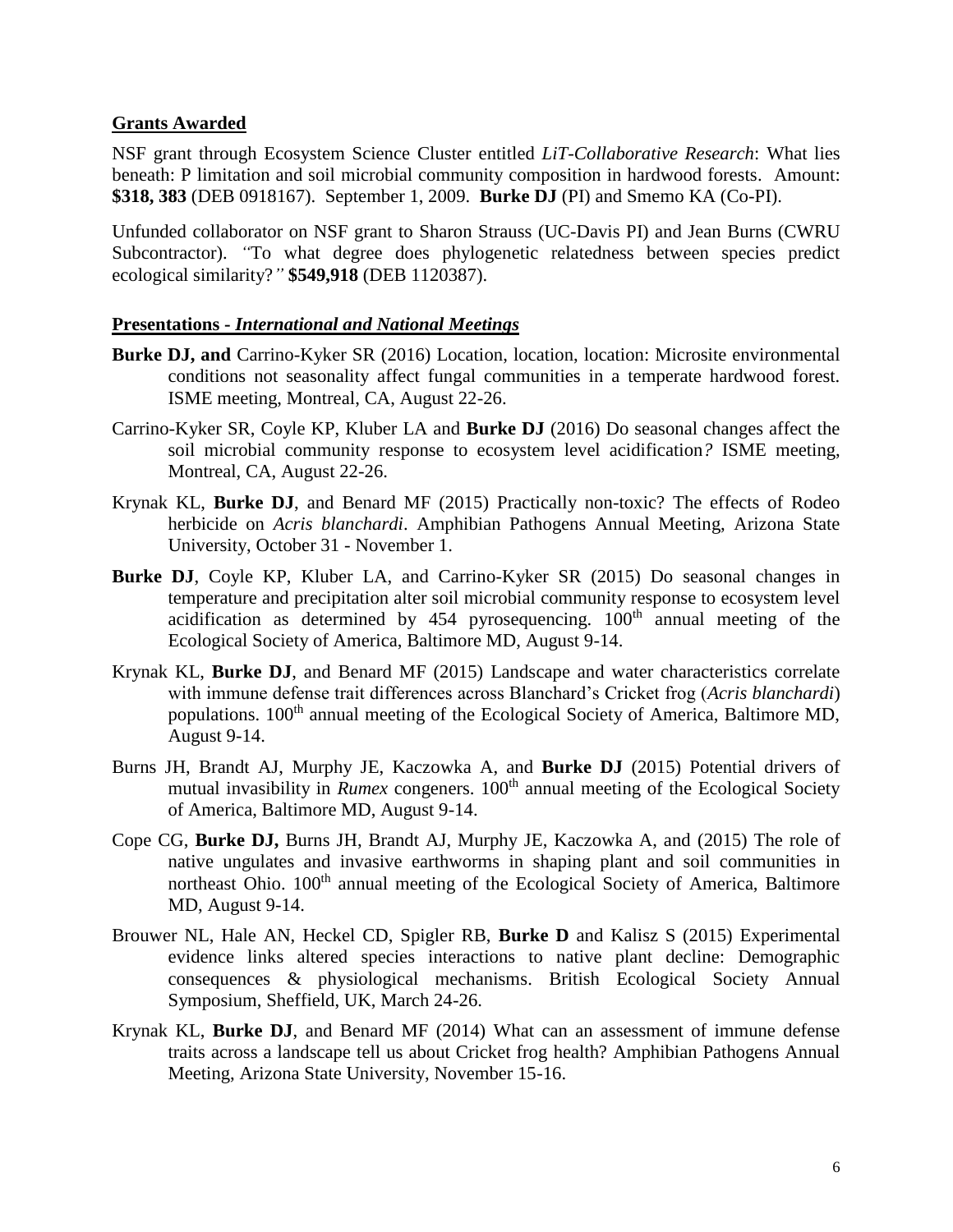- **Burke DJ** (2014) Effects of annual and inter-annual environmental variability on soil fungi associated with an old-growth, temperate hardwood forest. 99<sup>th</sup> annual meeting of the Ecological Society of America, Sacramento CA, August 10-15.
- Burns JH, Anacker BL, Strauss SY, and **Burke DJ** (2014) Closely related plant species have similar soil fungal communities in their rhizosphere. 99<sup>th</sup> annual meeting of the Ecological Society of America, Sacramento CA, August 10-15.
- Krynak KL, Benard MF, and **Burke DJ** (2014) Are amphibian skin associated communities regulated by the host, the external environment, or both? 99<sup>th</sup> annual meeting of the Ecological Society of America, Sacramento CA, August 10-15.
- Kyker SR, Kluber LA, Petersen SM, Coyle KP, Hewins CR, DeForest JL, Smemo KA and **Burke DJ** (2014) Experimental pH and P manipulation alters root-associated fungal community structure in temperate hardwood forests.  $99<sup>th</sup>$  annual meeting of the Ecological Society of America, Sacramento CA, August 10-15.
- Petersen SM, Albro SL, Drewa PB, Watson M, and **Burke DJ** (2014) Much ado about deer? 5-8 years of deer exclusion does not impact the understory plant community in temperate forests of northeastern Ohio. 99<sup>th</sup> annual meeting of the Ecological Society of America, Sacramento CA, August 10-15.
- Smemo KA, DeForest JL, Petersen SM, **Burke DJ**, Hewins CR, Kluber LA, and Carrino-Kyker SR (2013) Seasonal Belowground Ecosystem and Eco-enzymatic Responses to Soil pH and Phosphorus Availability in Temperate Hardwood Forests. 2013 AGU Fall, San Francisco CA, December 9-13. (Poster)
- DeForest JL, Smemo KA, Weintraub MN, **Burke DJ**, Carrino-Kyker SR, Hewins CR and Kluber LA (2013) Shifts in forest soil enzyme stoichiometry due to season, pH, and phosphorus availability. 98<sup>th</sup> annual meeting of the Ecological Society of America, Minneapolis Minnesota, August 4-8.
- Petersen SM, Carrino-Kyker SR, DeForest JL, Smemo KA, Hewins CR, Shaw A and **Burke DJ** (2013). Tree responses to experimental pH and phosphorus elevation in acidic temperate hardwood forests. Botanical Society of America Meeting, New Orleans, LA, July 27- August 1.
- **Burke DJ**, Carrino-Kyker SR, Kluber LA, Petersen SM, Coyle KP, DeForest JL, Smemo KA and Hewins CR (2013) Effects of soil pH and P availability on root associated fungal communities in a temperate hardwood forest. Botanical Society of America Meeting, New Orleans, LA, July 27- August 1.
- Kyker SR, Kluber LA, Hewins CR, Coyle KP, **Burke DJ** and Smemo KA (2012) Regulation of Arbuscular Mycorrhizal Phosphate Transporter Genes in Acidic Forest Soils. Soil Science Society of America Meeting, Cincinnati OH, October 21-24 (Poster).
- Kyker SR, Kluber LA, **Burke DJ**, DeForest JL and Smemo KA (2012) Experimentally reversing soil acidification in NE hardwood forests: soil microbial and biogeochemical responses. Fourth International Ecosummit, Columbus OH, September 30 – October 5 (Poster).
- DeForest JL, Shaw AN, Kluber LA, **Burke DJ**, Kyker SR, and Smemo KA (2012) Are maples limited by phosphorus in unglaciated forests?  $97<sup>th</sup>$  annual meeting of the Ecological Society of America, Portland OR, August 5-10.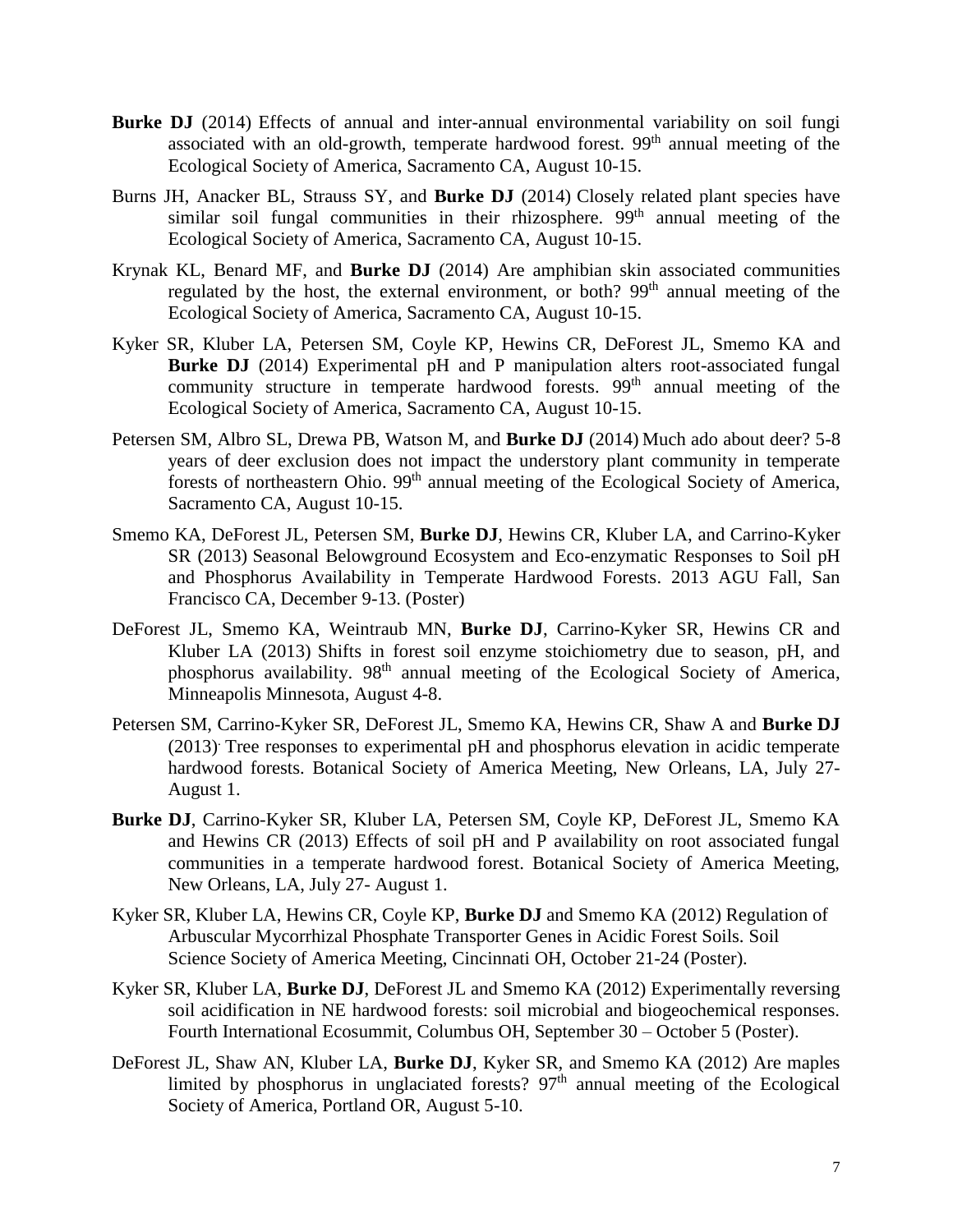- Hewins CR and **Burke DJ** (2012) Seasonal variation of fungal communities on roots of *Allium tricoccum* (wild leek) in a mature mixed hardwood forest.  $97<sup>th</sup>$  annual meeting of the Ecological Society of America, Portland OR, August 5-10. (Poster)
- **Burke DJ** (2012) Shared mycorrhizal networks of forest herbs: Does the presence of conspecific and heterospecific adult plants affect seedling growth and nutrient acquisition? Botanical Society of America Meeting, Columbus OH, July 8-12. (Poster)
- DeForest JL, Shaw AN, Kluber LA, **Burke DJ**, Kyker SR, and Smemo KA (2011) Phosphorus constrains accelerated nitrogen cycling in limed acidic forests. 2011 AGU Fall, San Francisco CA, December 5-9. (Poster)
- Kluber LA, Carrino-Kyker SR, Elliott HL, Shaw AN, Hewins CR, Smemo KA, DeForest JL and **Burke DJ** (2011) What's P got to do with it? Mycorrhizal and biochemical response to P and lime additions in acidic hardwood forests. Ninety-sixth annual meeting of the Ecological Society of America, Austin, Texas, August 7-12. (Poster)
- Carrino-Kyker SR, **Burke DJ** and Smemo KA (2011) Metagenomic Analysis of Microbial Community Structure and Metabolic Diversity in Experimental Vernal Pools with and without NO<sub>3</sub><sup>-</sup> Addition. Ninety-sixth annual meeting of the Ecological Society of America, Austin, Texas, August 7-12. (Poster)
- **Burke DJ** (2011) Plants and parenthood: Do plants facilitate the success of their own offspring through a shared mycorrhizal network? Ninety-sixth annual meeting of the Ecological Society of America, Austin, Texas, August 7-12. (Poster)
- DeForest JL, Smemo KA and **Burke DJ** (2010) Crossing the pedogenic threshold: Apparent phosphorus limitation by soil microorganisms in unglaciated acidic eastern hardwood forests. 2010 AGU Fall, San Francisco CA, December 13-17 (Poster).
- Smemo KA, DeForest JL, **Burke DJ,** Elliot HL, Kluber LA and Carrino-Kyker SR (2010) P limitation and microbial biogeochemistry in acidic forest soils of the northeastern United States. 2010 AGU Fall, San Francisco CA, December 13-17 (Poster).
- **Burke DJ**, López-Gutiérrez JC, DeForest JL and Smemo KA (2010) Can soil fungi affect bacterial functional groups that mediate greenhouse gas emission in forests? Ninety-fifth annual meeting of the Ecological Society of America, Pittsburgh, Pennsylvania, August 1-6 (Poster).
- Carrino-Kyker SR, **Burke DJ,** López-Gutiérrez JC and Smemo KA (2010) Response and function of vernal pool microbial communities to environmental change: A microcosm study. Ninety-fifth annual meeting of the Ecological Society of America, Pittsburgh, Pennsylvania, August 1-6.
- Benard MF, Carrino-Kyker SR and **Burke DJ** (2010) Effects of intraspecific genetic diversity on ecological communities are context-dependent. Ninety-fifth annual meeting of the Ecological Society of America, Pittsburgh, Pennsylvania, August 1-6 (Poster).
- Smemo KA, Blackwood CB, **Burke DJ** and Kershner MW (2009) Linking litter decomposition processes and microbial community composition in northern hardwood forest soils. Ninety-fourth annual meeting of the Ecological Society of America, Albuquerque, New Mexico, August 2-7.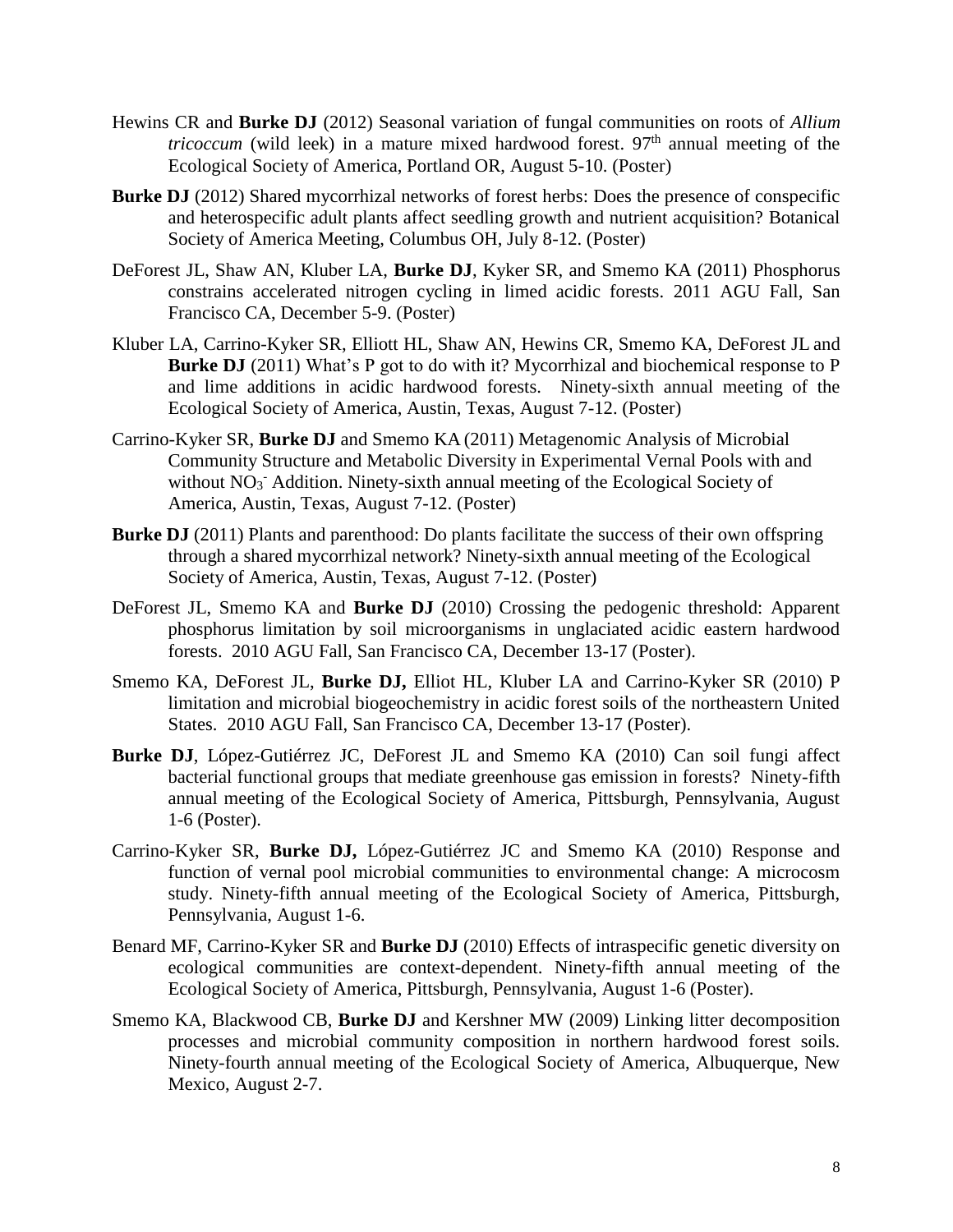- Kretzer AM, Bai S, King ZR, Dunham SM and **Burke DJ** (2008) Molecular analysis of bacterial communities associated with Douglas-fir (*Pseudotsuga menziesii*) ectomycorrhizae from Oregon. Mycological Society of America Meeting, State College, Pennsylvania, August 9-13.
- **Burke DJ**, Chan CR, López-Gutiérrez JC and Smemo KA (2008) The diversity of ectomycorrhizal fungi in a mature beech-maple forest: Influences of soil environment and vegetation. Ninety-third annual meeting of the Ecological Society of America, Milwaukee, Wisconsin, August 3-8.
- DeForest JL and **Burke DJ** (2008) Acid deposition: Reduced base saturation, available phosphorous, and changed fungal community composition in an old-growth forest. Ninety-third annual meeting of the Ecological Society of America, Milwaukee, Wisconsin, August 3-8.
- Carrino-Kyker SR and **Burke DJ** (2008) The response of vernal pool microbial communities to environmental fluctuation and land use patterns. Ninety-third annual meeting of the Ecological Society of America, Milwaukee, Wisconsin, August 3-8 (Poster).
- Chan CR, **Burke DJ** and Kalisz S (2008) The effects of deer herbivory and the invasive plant garlic mustard (*Alliaria petiolata*) on fungal community diversity in a mixed mesophytic forest. Ninety-third annual meeting of the Ecological Society of America, Milwaukee, Wisconsin, August 3-8 (Poster).
- López-Gutiérrez JC, **Burke DJ**, Chan CR, Smemo KA and Barratt N (2008) Is soil enzyme activity related to the identity of ectomycorrhizal fungi colonizing tree roots in a northern hardwood forest? Ninety-third annual meeting of the Ecological Society of America, Milwaukee, Wisconsin, August 3-8 (Poster).
- Smemo KA, **Burke DJ**, López-Gutiérrez JC and Chan CR (2008) Seasonal patterns and environmental controls on extracellular enzyme activity in a northern hardwood forest soil. Ninety-third annual meeting of the Ecological Society of America, Milwaukee, Wisconsin, August 3-8.
- Mahaney WM, Smemo KA and **Burke DJ** (2008) Do plant species influence soil microbial community responses to inputs of different quality litter? Ninety-third annual meeting of the Ecological Society of America, Milwaukee, Wisconsin, August 3-8 (Poster).
- Chan CR and **Burke DJ** (2007) Invasive garlic mustard (*Alliaria petiolata*) alters soil bacterial communities in a northern hardwood forest soil. Ninety-second annual meeting of the Ecological Society of America, San Jose, California, August 5-10 (Poster).
- Topa MA, **Burke DJ** and Chapin C (2005) Biocontrol of purple loosestrife by the leaf-feeding beetle *Galerucella*: Potential cumulative effects on whole-plant carbon budgets. Ninetieth annual meeting of the Ecological Society of America, Montreal, Quebec, August 7-11 (Poster).
- **Burke DJ**, Topa MA and Kretzer AM (2005) Bacterial diversity in soil associated with ectomycorrhizal root tips of loblolly pine: effects of long-term fertilization. Ninetieth annual meeting of the Ecological Society of America, Montreal, Quebec, August 7-11.
- **Burke DJ**, Martin KJ, Rygiewicz PT and Topa MA (2004) Ectomycorrhizal diversity in a loblolly pine (*Pinus taeda* L.) genetics plantation: Influence of host origin and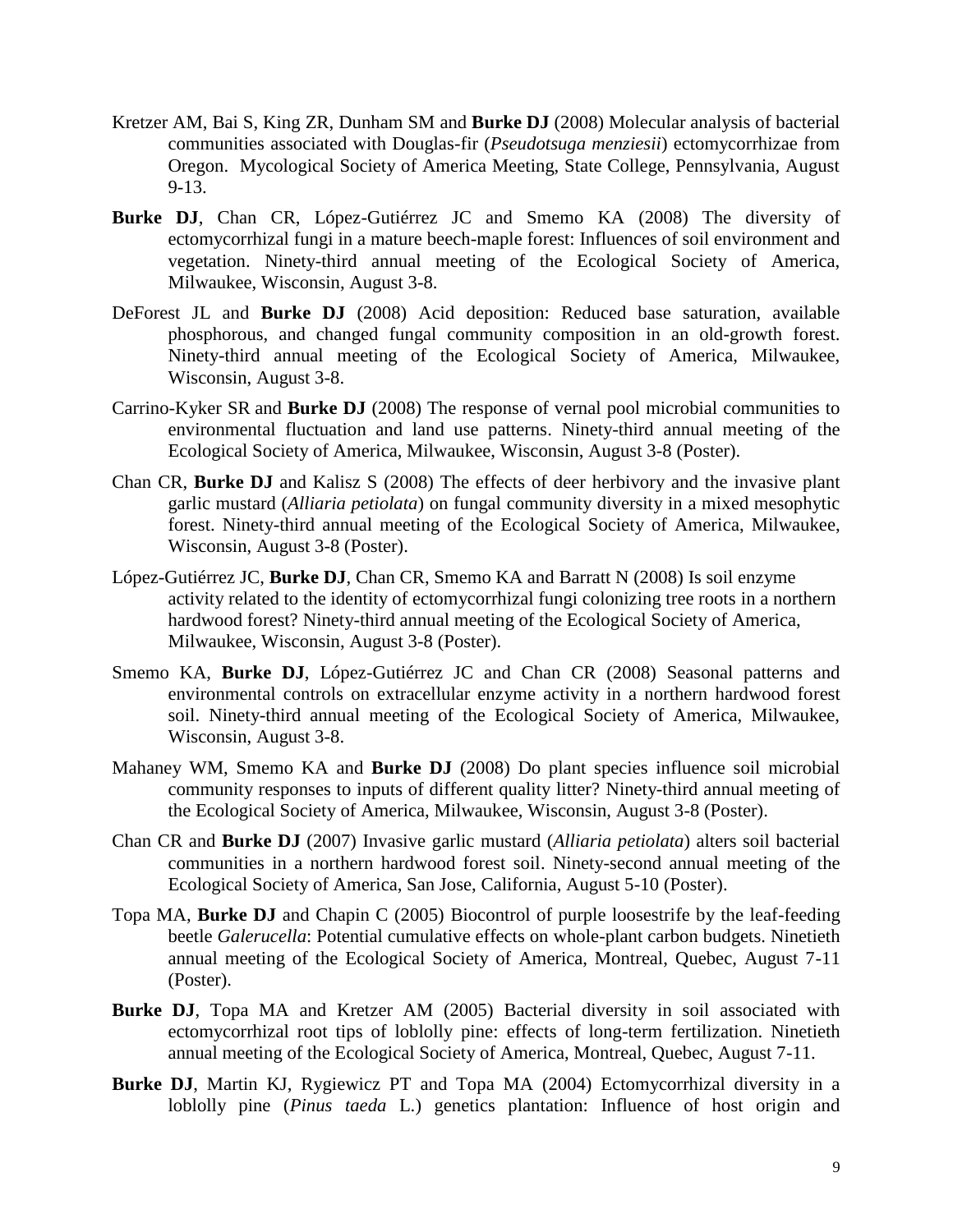fertilization. Eighty-ninth annual meeting of the Ecological Society of America, Portland, Oregon, August 1-6.

- **Burke DJ**, Martin KJ, Rygiewicz PT and Topa MA (2003) Utilization of TRFLP to characterize mixed ectomycorrhizal fungal communities. Third International Symposium on Dynamics and Physiological Processes of Woody Roots, University of Western Australia, Perth, Australia, September 29-October 3 (Poster).
- **Burke DJ**, Weis JS and Weis P (1999) Excretion of metals by the salt marsh grasses *Spartina alterniflora* and *Phragmites australis*. Fifteenth Biennial International Conference of the Estuarine Research Federation, New Orleans, September 25-30.

#### **Presentations -** *Regional and Local Meetings*

- Lance AC, Hausman CE, **Burke DJ**, and Burns JH (2016) Temperate tree response to microbial inoculation during restoration. 8<sup>th</sup> Annual Cleveland Metroparks Natural Resources Research Meeting, Cleveland OH, December 15.
- **Burke DJ, and** Carrino-Kyker SR (2016). Land use history effects on forest ecological integrity: How do plant and soil fungal communities respond? Kent State University Water and Land Symposium, October 6 (poster).
- **Burke DJ**, Carrino-Kyker SR, and Kalisz S (2016) Deer and invasive plant removal can change soil fungal communities and soil chemistry: evidence from a long-term field experiment. Ohio Invasive Plants Council Research Conference, Columbus OH, February 11. (Poster)
- Lance A, Hausman C, **Burke D**, and Burns J (2015) Manipulation of soil microbial communities in the restoration of Acacia Reservation. 7<sup>th</sup> Annual Cleveland Metroparks Natural Resources Research Meeting, December 11. (Poster)
- Krynak KL, **Burke DJ**, and Benard MF (2015) Landscape and water characteristics correlate with immune defense trait differences across Blanchard's Cricket frog (*Acris blanchardi).* Early Career Scientist Symposium, University of Michigan, March 28.
- Krynak KL, **Burke DJ**, and Benard MF (2015) What can an assessment of immune defense traits across a landscape tell us about Cricket frog health? Ohio Natural History Conference, Columbus, OH, February 28. (Poster)
- Krynak K**,** Benard MF**,** and **Burke DJ** (2013) Do small changes in larval habitat pH alter immune defense traits in Bullfrogs (*Rana catesbeiana*)? 21<sup>st</sup> Nonpoint Source Monitoring Conference and Workshop**,** American Society of Civil Engineers, Cleveland, OH, October 28-30.
- **Burke DJ** (2013) "Mushroom, trees and microbes: How do our forests respond to decades of acid rain?" Scientist Lecture Series, The Holden Arboretum, January 17.
- Krynak K, Benard M, and **Burke D** (2012) Does larval habitat pH influence *Rana catesbeiana* immune defenses post-metamorphosis? Midwest Partners in Amphibian and Reptile Conservation Annual Meeting, Pioneer OH, September 7-9.
- **Burke DJ** (2009) More than just trees: The unseen components of forest ecosystems. Scientist Lecture Series, The Holden Arboretum, December 9.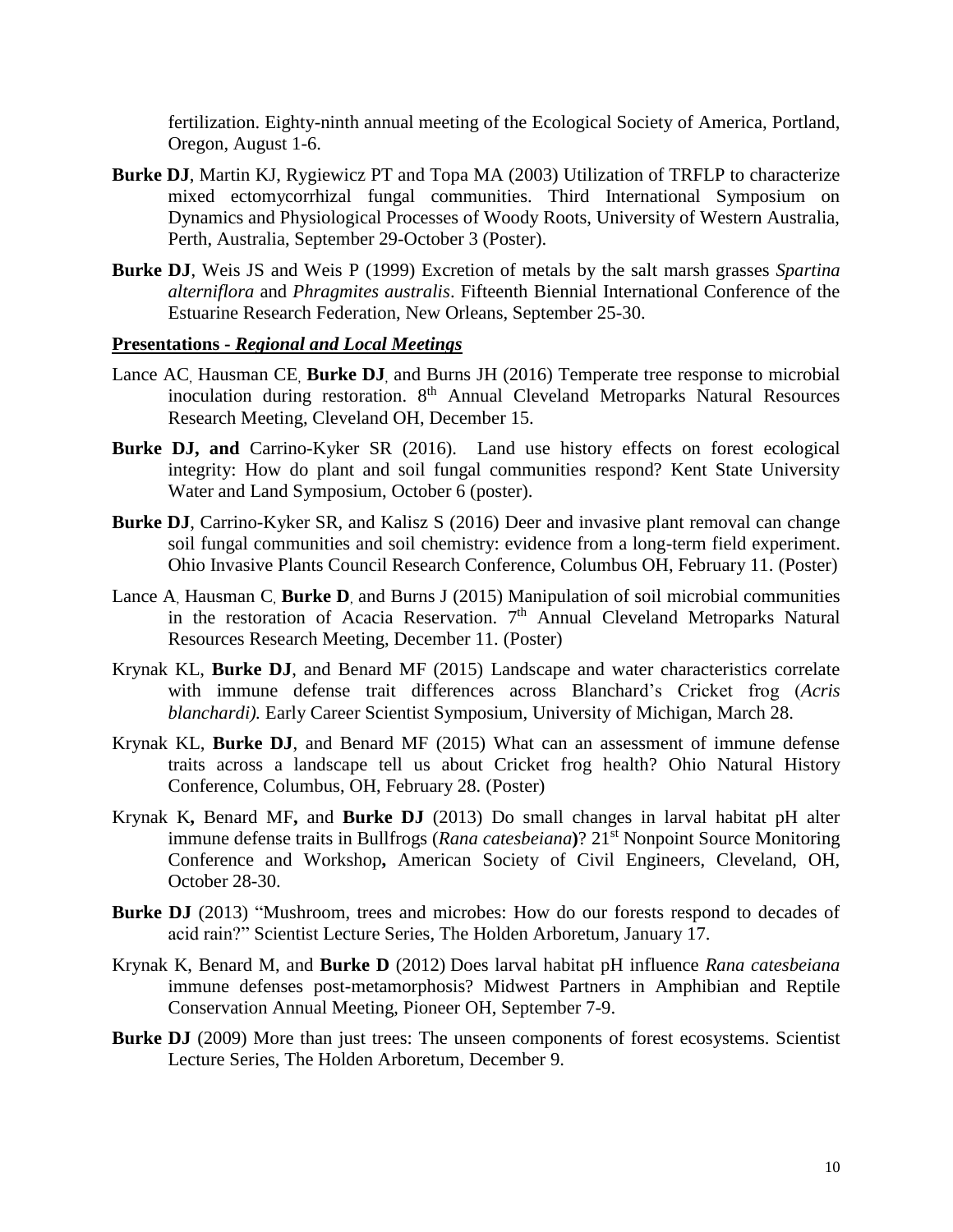- **Burke DJ** (2009) Mycorrhizas in the middle: plant/soil effects of mycorrhizas in a forest ecosystem. Conservation Symposium Series, Cleveland Museum of Natural History, September 11.
- **Burke DJ**, Chan CR and Smemo KA (2007) The influence of soil environment on the diversity of ectomycorrhizal fungi in a mature beech-maple forest. Thirty-fourth annual Natural Areas Conference, Cleveland, Ohio, October 9-12.
- **Burke DJ**, Smemo KA and Mahaney W (2007) Invasive species research at the Holden Arboretum. Ohio invasive plants research conference: continuing partnerships for invasive plant management, Ohio Wesleyan University, January 18 (Poster).
- **Burke DJ**, Martin KJ, Rygiewicz PT and Topa MA (2003) Ectomycorrhizal community composition on loblolly pine ecotypes as determined by terminal fragment length comparisons. Mini-Symposium on Root-Soil Interactions, Center for Root-Soil Research, Cornell University, Ithaca, New York, April 24.
- **Burke DJ** and Hahn D (1999) Nitrogen nutrition of marsh grasses. Polgar Fellowship Studies Presentation of Findings, Institute of Ecosystems Studies, Millbrook, New York, August 31.
- **Burke DJ**, Weis JS and Weis P (1999) Excretion of metals by the salt marsh grasses *Spartina alterniflora* and *Phragmites australis*. Thirty-Second Middle Atlantic Regional Meeting of the American Chemical Society, Fairleigh Dickinson University, Madison, New Jersey, May 17-19.

#### **Presentations -** *Undergraduate Research Presentations*

- Chervenak CF, Carrino-Kyker SR, Hewins CR, and Burke DJ (2016) Root mat fungal communities and extracellular enzyme activities respond to changes in pH and phosphorus addition. 1<sup>st</sup> Annual SEARCH Symposium, Holden Arboretum, Cleveland OH, August 3.
- Mann M, **Burke DJ**, Burns JH, Valverde OJ, and Medeiros JS (2016) Relating leaf and root morphology to microbial community composition in *Rhododendron*. 1st Annual SEARCH Symposium, Holden Arboretum, Cleveland OH, August 3.
- Parker AL, Hoke A, Carrino-Kyker SR, Krebs SL, and **Burke DJ** (2016) Effect of the soil microbiome on disease resistance in American Beech (*Fagus grandifolia*) and Red Oak *(Quercus rubra*). 1 st Annual SEARCH Symposium, Holden Arboretum, Cleveland OH, August 3.
- Rapini AT, Carrino-Kyker SR, and **Burke DJ** (2016) The impact of land-use history on soil fungal communities in a northern hardwood forest. 1<sup>st</sup> Annual SEARCH Symposium, Holden Arboretum, Cleveland OH, August 3.
- Wagner A, Krynak K, Dennis P, and **Burke D** (2015) Does sex, age, or species drive gut microbial community similarities between captive lorikeets?  $7<sup>th</sup>$  Annual Cleveland Metroparks Natural Resources Research Meeting, December 11.
- Wagner A, Krynak K, Dennis P, and Burke D (2015) Does sex, age, or species drive gut microbial community similarities between captive lorikeets? Kent State University's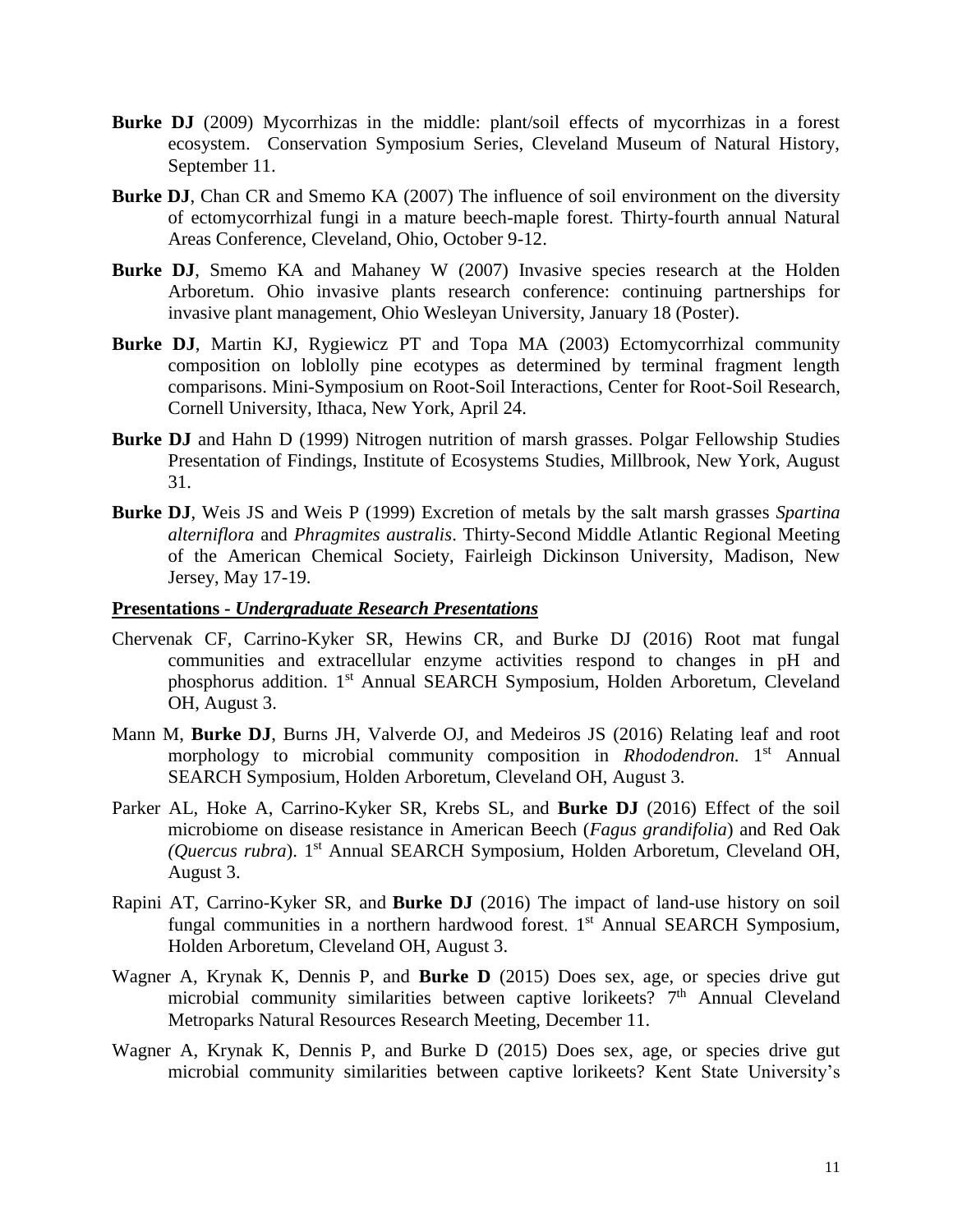Undergraduate Symposium on Research, Scholarship, and Creative Activity, March 11. *\*Second place finish in biology category*.

- Wagner A, Krynak K, Benard M, and Burke D (2014) How rapidly can Bd (*Batrachochytrium dendrobatidis*) adapt to antimicrobial peptide defenses of American Bullfrogs? Holden Summer Intern Research Presentations, The Holden Arboretum, July 29.
- Klenkar MK, and Burke DJ (2014) Effects of mycorrhizal fungi, water reduction, and neighboring plant species on seedling growth performance of *Arisaema triphyllum* and *Maianthemum racemosum.* Holden Summer Intern Research Presentations, The Holden Arboretum, July 29.
- Wagner A, Krynak K, Dennis P, and Burke D (2014) Does sex, age, or species drive gut microbial community similarities between captive lorikeets? Presentation to Conservation and Science Department, Cleveland Metroparks Zoo, July 24.
- Flanigan A, MacBeth M, Zhao X, **Burke D**, and Burns J (2013) Do closely related plants create similar soil microbial communities in the rhizosphere. Case Western Reserve University, Intersections Undergraduate Presentations, August 2.
- Amick J and **Burke D** (2010) Precipitation, pathogens and place: Microbial contaminants in the rooftop rainwater of urban and rural buildings. Case Western Reserve University, Intersections Undergraduate Presentations, April 16.
- Zajac A, Carrino-Kyker S, **Burke D**, and Bernard M (2009) Genetic Diversity and Top Down Controls on Zooplankton and Microbial Communities. Summer Program in Undergraduate Education (SPUR), Case Western Reserve University, July 31.

#### **Invited Seminars**

The Wilds, Conservation and Restoration Ecology Department (July 2016) John Carroll University, Department of Biology (October 2014) Case Western Reserve University, Department of Biology (October 2014) Cleveland State University, BGES Department (March 2012) Kent State University, Department of Biological Sciences (September 2011) Bowling Green State University, Department of Biological Sciences (March 2011) John Carroll University, Department of Biology (March 2010) University of Pittsburgh, Department of Biological Sciences (October 2008) Ohio University, Department of Environmental and Plant Biology (October 2008) Cleveland State University, BGES Department (April 2008) East Stroudsburg University, Department of Biology (September 2007) John Carroll University, Department of Biology (May 2007) Case Western Reserve University, Department of Biology (January 2006) Smithsonian Research Institute, Edgewood Maryland (January 2006) State University of New York, Department of Environmental and Forest Biology (December 2004) USDA, Appalachian Farming Systems Research Center (October 2004)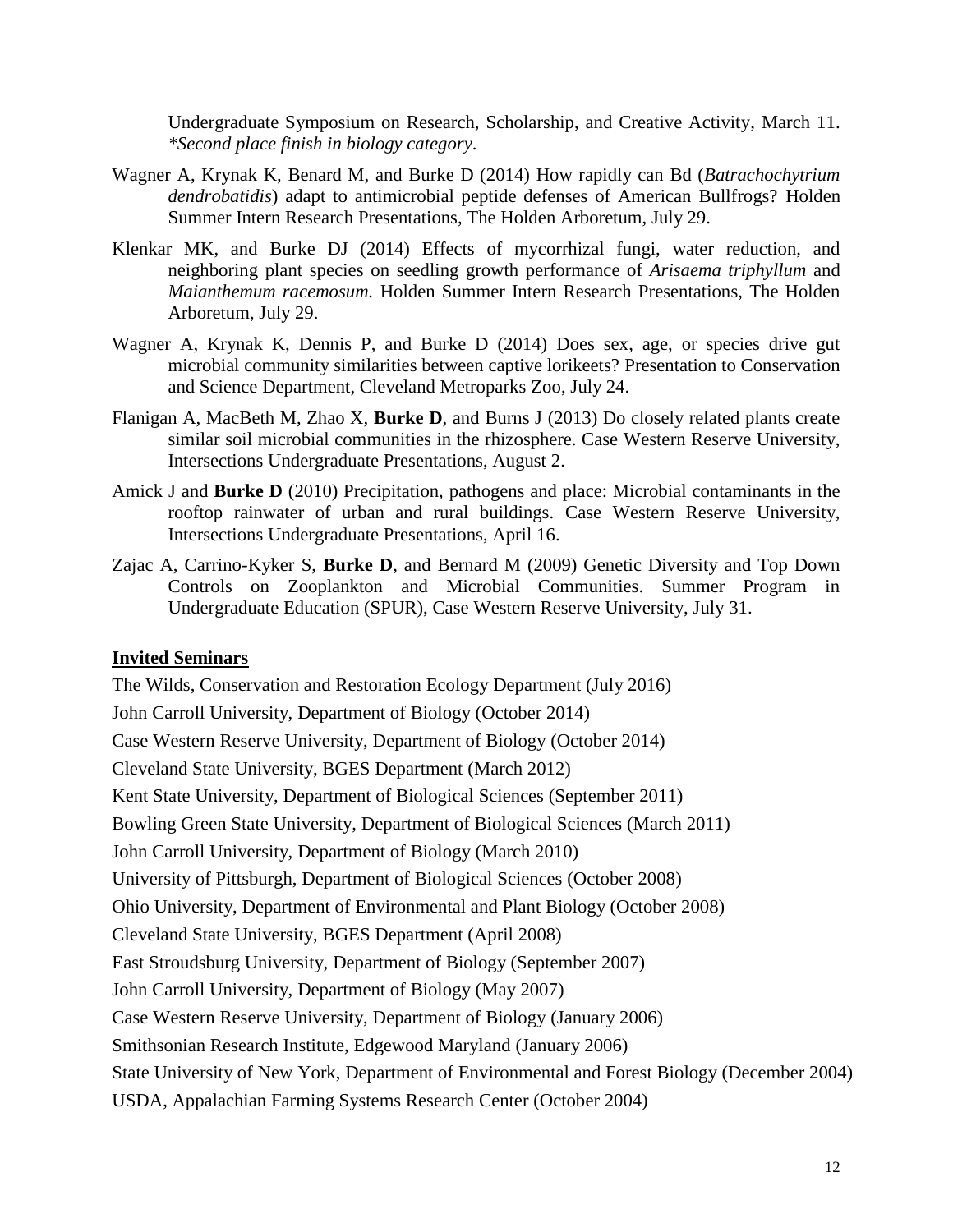University of Vermont, Burlington, College of Agriculture and Life Sciences (November 2003) University of West Florida, Department of Biological Sciences (February 2003) Boyce Thompson Institute for Plant Research at Cornell University (August 2002) Mary Washington College, Department of Biological Sciences (February 2002) Hofstra University, Department of Biological Sciences (February 2002) Rutgers University, Department of Biological Sciences (1998, 1999, 2000, 2001)

# **Teaching Experience -** *Lecturer*

*Field Ecology* (Fall 2001): Presented four classes on vegetation types encountered in New Jersey and environmental factors influencing vegetation across the state.

*Plant Ecology* (Spring 1997): Responsible for developing plant ecology course for undergraduate biology majors. Incorporated topics in plant geography, autecology and synecology to examine the relationships between plants and their environment.

# **Teaching Experience -** *Teaching Assistantships*

*Plant Physiology Laboratory* (Fall 1999, Fall 2000): Responsible for instruction of plant physiology laboratory for undergraduate biology majors, including assessment and grading of laboratory reports.

*General Biology* (Spring 1999): Instructor for both laboratory and discussion sections of introductory biology course

*Field Ecology* (Spring 1998): Aided students in field identification of plant species common to forests, fields, and shorelines of New Jersey

*Biology of Seed Plants Laboratory* (Fall 1997, Fall 1998): Responsible for supervision and instruction of basic plant biology class for undergraduate biology majors, including coordination of laboratory technicians and junior teaching assistants for preparation of class materials

# **Teaching Experience -** *Mentoring*

### *Postgraduate Scholars*:

Katherine Krynak (2015-2016) Case Western Reserve University/The Metroparks Zoo Nicole Pietrasiak (2015) The Holden Arboretum

Sheryl Peterson (2012-2014) Case Western Reserve University/The Holden Arboretum

Sarah Carrino-Kyker (2010-2014) Case Western Reserve University

Laurel Kluber (2010-2012) Case Western Reserve University

Juan Carlos López-Gutiérrez (2007-2009) Case Western Reserve University

# *Thesis Advisor*:

Andrew Lance, Doctoral committee member, (2016-present) Case Western Reserve University Jennifer Murphy, Doctoral committee member, (2015-present) Case Western Reserve University Anna Osvaldsson, Doctoral committee member, (2015-present) Case Western Reserve University Colin Cope, Doctoral committee member, (2013-present) Case Western Reserve University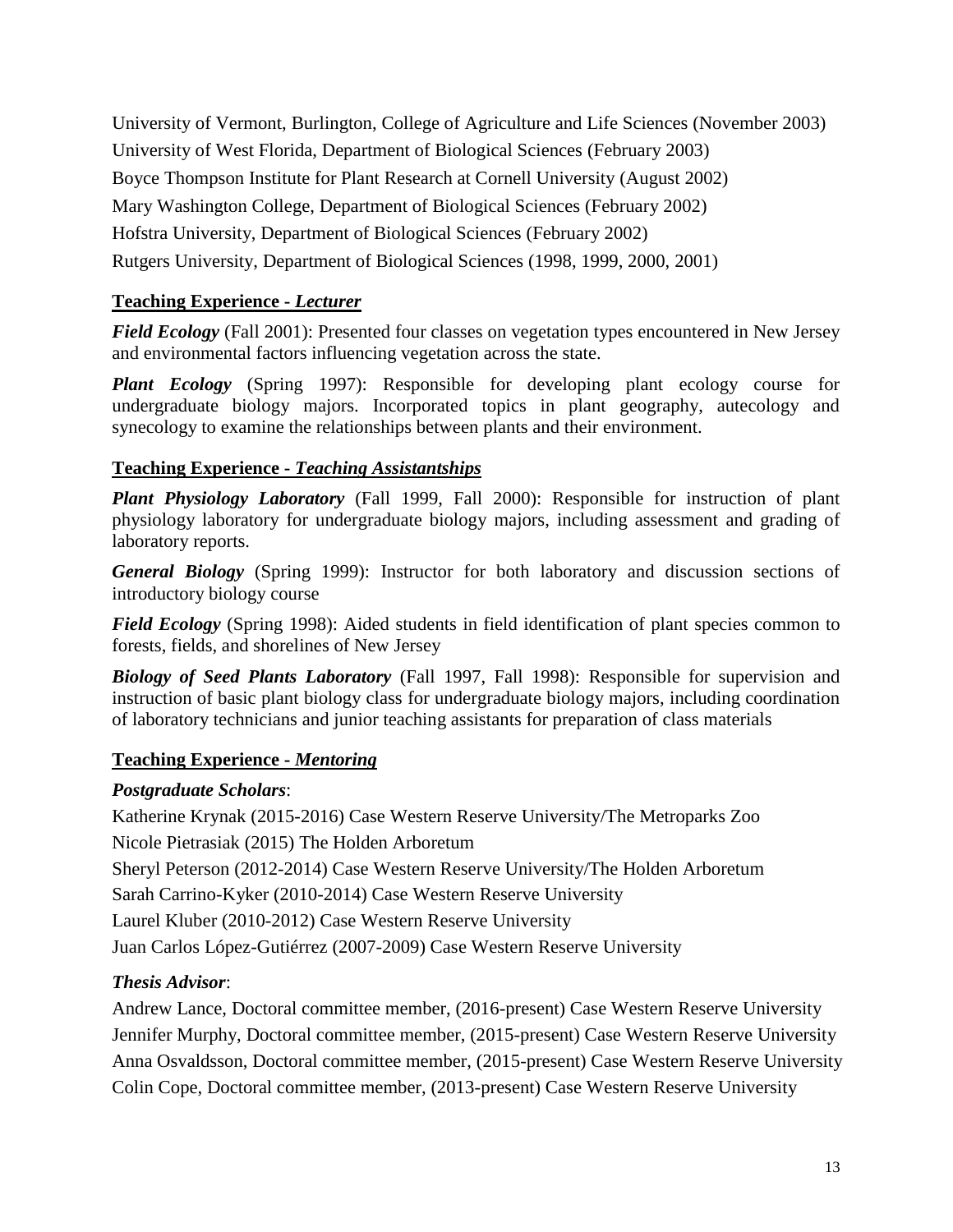Nivedita Clark, Doctoral committee member, (2011-present) Kent State University Jennifer Piechowski, Master's committee member, (2015) Case Western Reserve University Nasmah Bastaki, Doctoral committee member, (2012-2015) Case Western Reserve University Katherine Krynak, Doctoral committee member, (2011-2015) Case Western Reserve University Sheryl Peterson, Doctoral committee member, (2008-2011) Case Western Reserve University Cory Bickel, Doctoral committee member, (2008-2011) Case Western Reserve University Sarah Carrino-Kyker, **Doctoral advisor**, (2007-2010) Case Western Reserve University Sandra Albro, Master's committee member, (2007-2009) Case Western Reserve University Gunjan Andlay, Master's committee member, (2009-2010) Case Western Reserve University

#### *Undergraduate Students*:

Catherine Chervenak (2016) Case Western Reserve University Anna Parker (2016) University of Rochester Alicia Rapini (2016) Kent State University Emily Titus (2015) Michigan State University Mary Kay Klenkar (2014, 2015) Ohio State University Alexa Wagner (2014) Kent State University Alexandra Flanigan (2013) Baldwin Wallace University Morgan MacBeth (2013) Case Western Reserve University Xiaoni Zhao (2013) Case Western Reserve University Amanda Shalkhauser (2013) Baldwin Wallace University Kaitlin Coyle (2011, 2012) Case Western Reserve University Rose Egelhoff (2011) Pomona College Hannah Wilson (2011) Allegheny College Joseph Amick (2010) Case Western Reserve University Andrew Zajac (2009) Case Western Reserve University Diane Moon (2009) Case Western Reserve University Ryan Miller (2009) Case Western Reserve University Chairut Vareechon (2008) Case Western Reserve University Nathaniel Hubert (2004) Boyce Thompson Institute Ann Danko (2004) Boyce Thompson Institute Alberto Stolfi (2003) Boyce Thompson Institute Todd Lester (2003) Boyce Thompson Institute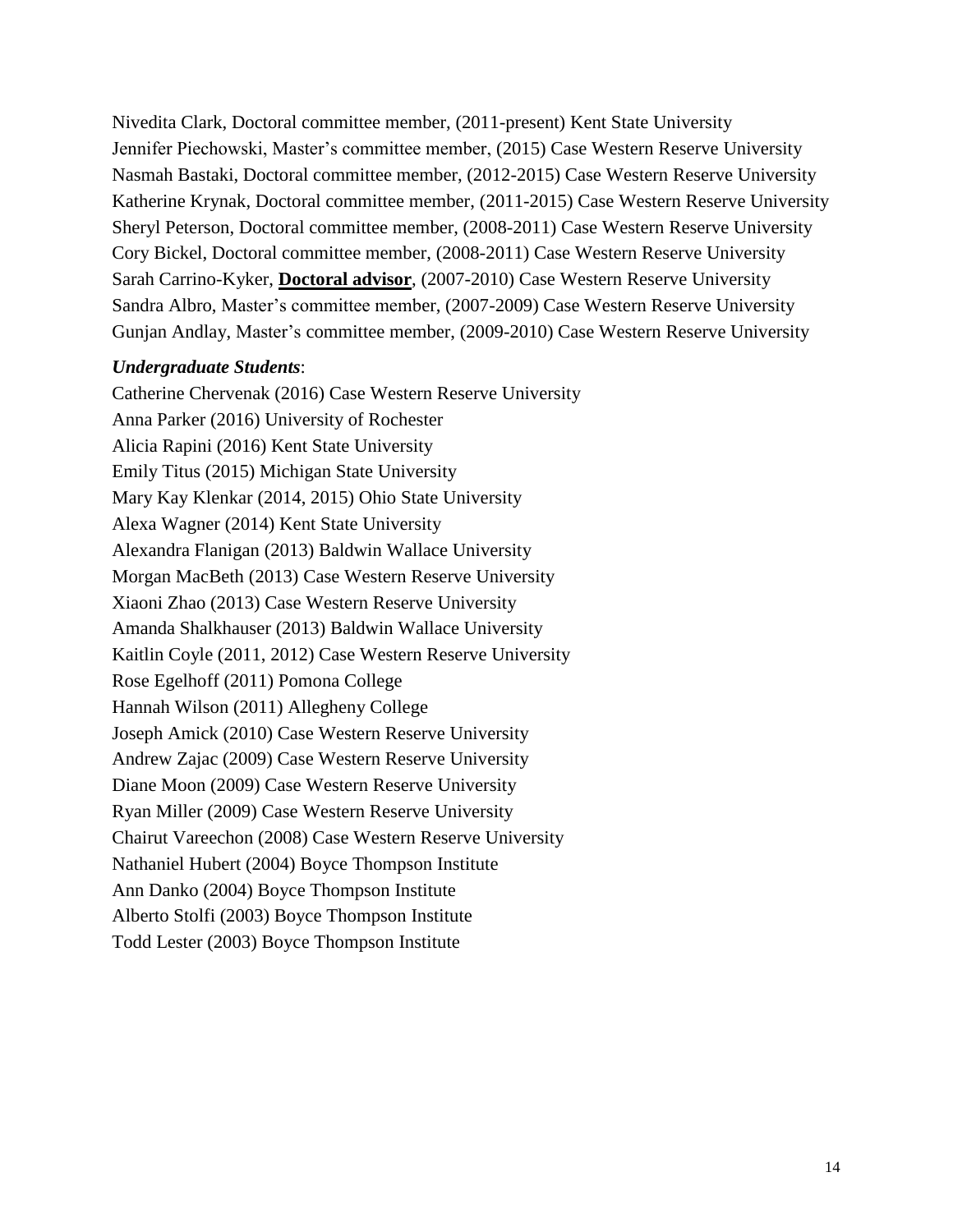## **Professional Affiliations**

Ecological Society of America Botanical Society of America American Society of Microbiologists

## **Professional Activities and Service -** *Reviewer and Referee*

## *National Science Foundation*

Ad hoc reviewer, Integrative Organismal Systems, Directorate for Biological Sciences (2013)

Panelist, Population and Community Ecology Cluster, Division of Environmental Biology (2010)

Ad hoc reviewer, Ecosystem Science Cluster, Division of Environmental Biology (2009, 2010)

Ad hoc reviewer, Population and Community Ecology Cluster, Division of Environmental Biology (2009, 2010)

# *NASA/DOE/USDA*

Panelist, NASA carbon cycle science joint panel. Served on "Belowground carbon processes and soil carbon" theme area (USDA/DOE) (2013)

# *Army Corps of Engineers*

Ad hoc reviewer, Engineer Research and Development Center *- ERDC* (2008-2010, 2013)

### *Journal Reviewer*

I generally review at least one manuscript per month for journals such as: *Applied and Environmental Microbiology*, *Biological Invasions*, *Botany*, *Microbial Ecology, New Phytologist, Plant Ecology, Plant and Soil*, *Science, and Soil Biology and Biochemistry.* 

### **University Service –** *Case Western Reserve University*

Search committee member, community ecology (2013)

Search committee member, plant ecology (2010)

Search committee member, plant ecology (2009)

Qualifying exam committee member (2008; 2013; 2015)

# **Service –** *The Holden Arboretum*

Appointed Research Chair, responsible for administration and oversight of research department activities (April 2012-present)

Conserving native forests committee lead staff member (2014-present)

Research advisory committee lead staff member (2013-present)

Chair of Kent-Holden affiliation steering committee (2013-present)

Search committee chair, plant biologist search (2015)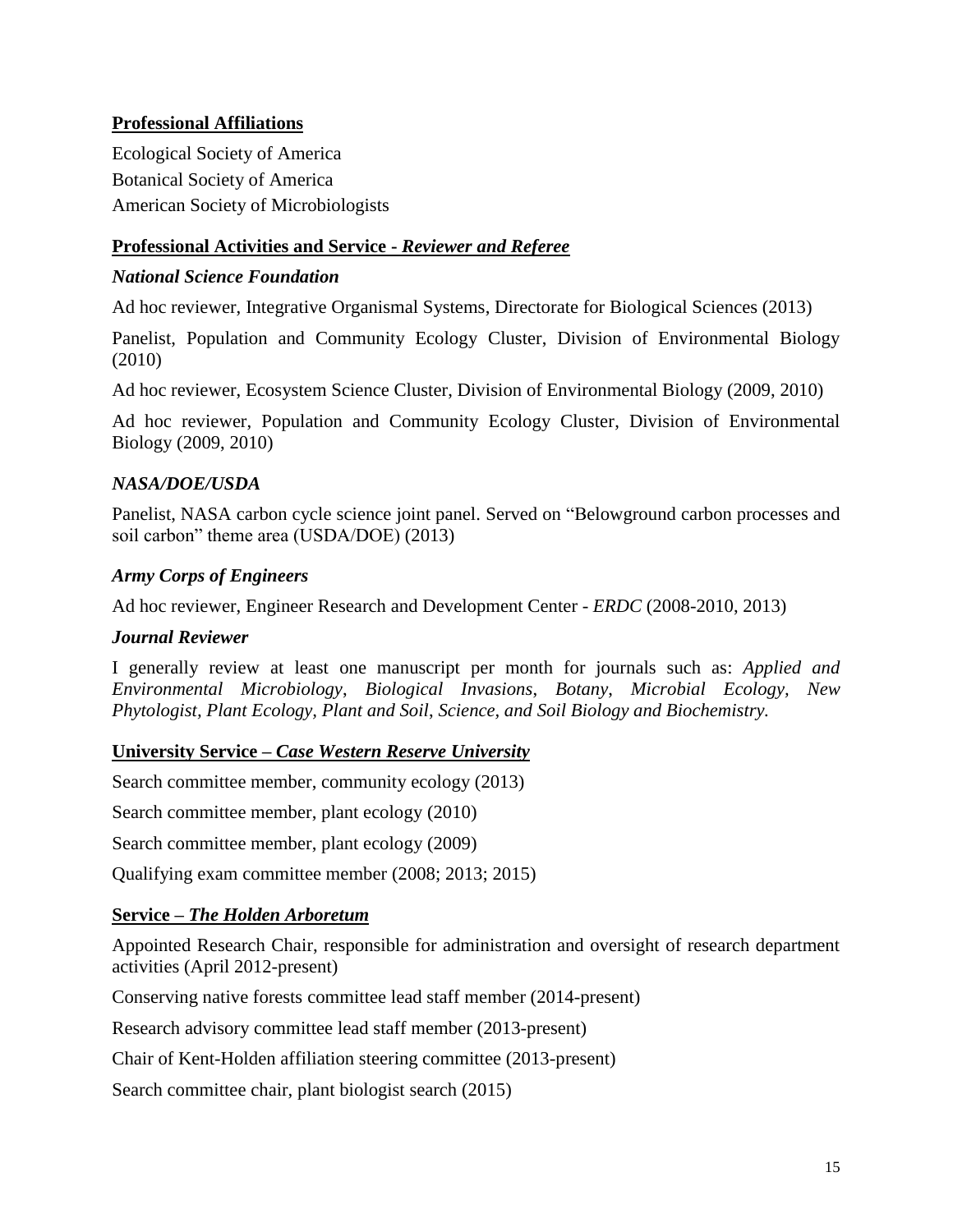Search committee chair, plant biologist search (2012)

Natural areas research and management plan committee staff member (2009-2012)

Editorial board for "Leaves", the quarterly publication of the Holden Arboretum (2008-present)

Strategic direction planning, regional and conserving forests committee (2009-present)

Served on search committees for Holden postdoctoral fellows (2007, 2008)

Website review committee (2008)

# **Other Service**

Organized SEARCH symposium for undergraduate students conducting summer research in northeast Ohio 2016.

Organizer, Holden Scientist Lecture Series 2012-2016.

Co-organizer, Holden Scientist Lecture Series 2011-2012.

Judge for student presentations, ecological section, Botany 2013.

Founding member of the Ohio soil ecology co-laboratory (OSEC) (2006)

Co-organizer, Soil ecology forum, Holden Arboretum (2006)

Participant rhizosphere/mycorrhizal discussion group Boyce Thompson Institute, Cornell University and SUNY-ESF (2002-2004)

Biological Sciences Colloquium organizer, Rutgers University (1999)

# **Outreach -** *K-12 Teachers*

I offered instruction in soil ecology to high school science teachers through Holden's Mastin Summer Science Institute, a continuing education program.

- 1. Instructed teachers in soil ecology lessons for the Scholars Institute continuing education program through the education department. Instructed middle and high school teachers on soil ecology lessons they can use in their classrooms (2012).
- 2. Taught section on soil seed banks and methods of plant reproduction, and use of seed banks to demonstrate plant diversity and succession (2011).
- 3. Taught afternoon sessions in soil ecology for "Soil: Inside and out", a week long course in soil ecology. Participating teachers from grades 5-12. (2009)
- 4. Prepared lesson plan on mycorrhizal fungi and instructed teachers on mycorrhizal ecology and how mycorrhizas can be examined in the classroom (2007)

### **Outreach -** *K-12 Students*

I have conducted workshops in soil ecology at Holden for middle and high school biology classes (2008-2017).

1. Led  $7<sup>th</sup>$  grade students from the Painesville school system through exercises on soil ecology (2011-2017). Expanded to include Chardon and Mentor school system in 2016-17.